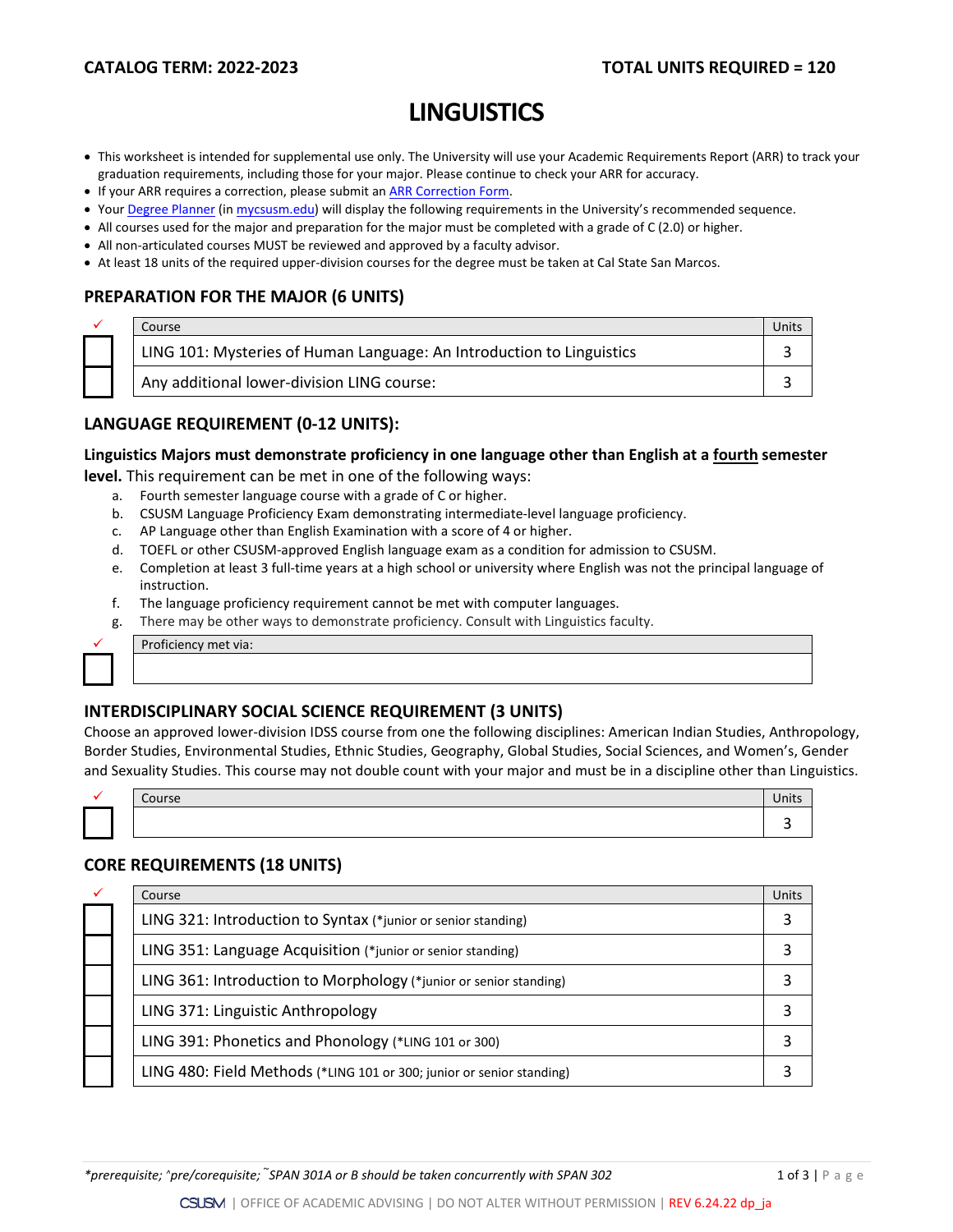# **LINGUISTICS**

### **CONCENTRATION REQUIREMENTS (18 UNITS):**

Select one Concentration below for course requirements:

- **Speech and Language Sciences**
- **Language, Culture, and Society**
- **Language Studies**

#### **Speech and Language Sciences:**

The Speech and Language Sciences Concentration is not equivalent to a Bachelor of Science in Speech Language Pathology. Students who intend to pursue the Master of Science in SLP at CSUSM should also take the following courses through Extended Learning to meet admissions requirements: SLP 201, 251, 391, 450, 491.

Select 1 of the following courses:

MATH 142: Basic Statistics (\*MATH 101, 105 or MATH Category I or II) MATH 242: Introduction to Statistics (\*MATH 105 or MATH Category I or II)

|  | Course                                                                               | Units |
|--|--------------------------------------------------------------------------------------|-------|
|  |                                                                                      |       |
|  |                                                                                      |       |
|  | Course                                                                               | Units |
|  | LING 150/SLP 150: Introduction to Communicative Sciences and Disorders               |       |
|  | BIOL 320/SLP 320: Anatomy & Physiology of the Speech/Hearing Mechanism (*GE B2)      |       |
|  | ID 340: Diversity and Discrimination in the United States (*upper-division standing) |       |
|  | PHYS 357/SLP 357: Science of Speech and Hearing (*GE B4)                             |       |

Select 1 of the following courses:

EDUC 380: Applied Child and Youth Development

PSYC 330: Developmental Psychology: Infancy and Childhood (\*GE D or D7)

| $\sim \cdot \cdot$<br>. |  |
|-------------------------|--|
|                         |  |

### **Language, Culture, and Society:**

It is recommended that students with a concentration in Language, Culture, and Society participate in CSUSM's Study Abroad Program.

Select 6 of the following courses. At least 3 courses (or 9 units) must be LING:

LING 305 (\*upper-division standing) AIS 280 LING 341 (\*upper-division standing) AIS 348/SOC 348 MLAN 351 (\*upper-division standing) LING 355 (\*upper-division standing) ANTH 328/WGSS 328 MLAN 360 (\*upper-division standing) LING 360 (\*upper-division standing) ANTH 345 MLAN 450/FREN 450 LING 381 (\*upper-division standing) ANTH 360

Any other upper-division LING course not part of the Core requirements (except LING 300)

| v | Course      | <b>Units</b> |
|---|-------------|--------------|
|   | LING        |              |
|   | <b>LING</b> |              |
|   | <b>LING</b> |              |
|   |             |              |

*\*prerequisite; ^pre/corequisite;*  $\tilde{\ }$ *SPAN 301A or B should be taken concurrently with SPAN 302* 2 2 **12** 2 of 3 | P a g e